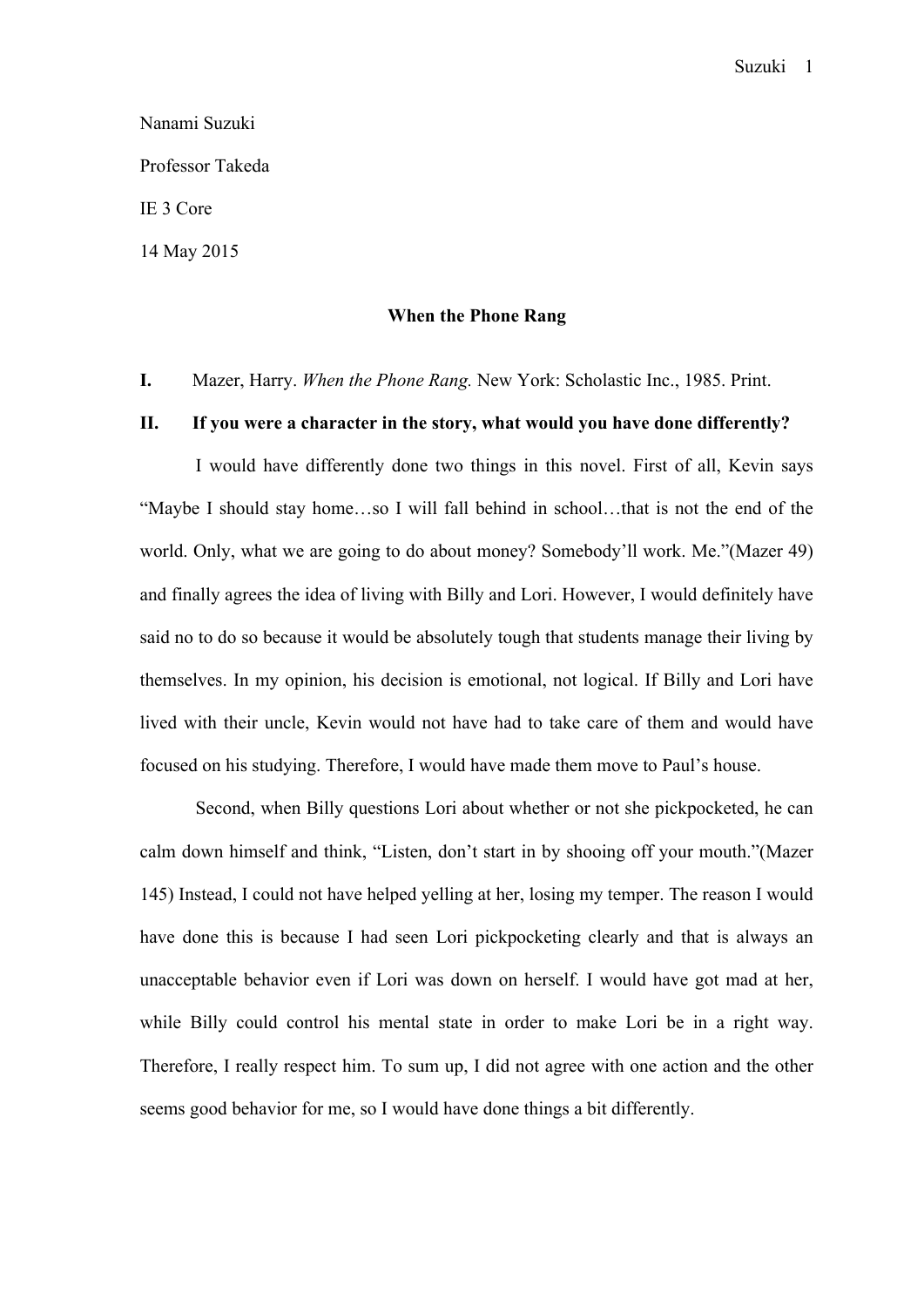#### **III. Literary Terms**

- **Perspective:** The teller of this story is the first person, Billy, who is the main character and a high school boy. The events are described from Billy's viewpoint with his feelings, while other characters' are unwritten.
- **Setting:** This story begins on February, during when a sad incident, a airplane crash, occurs, and follows five months. The specific year is not mentioned, but it is probably a recent year because Billy's parents use a plane as transportation. In this story, it has already become common. The main scenes are in a big city of the US. The family of Billy moves from Delmar, California, to an urban area for his father getting a new job.
- **Conflict:** There are many conflicts in this story. The main one is between three siblings. Billy and Lori (the middle and the youngest respectively) receive a phone call to inform them that the plane their parents were on has been crashed and there are no survivors. Kevin, who is the oldest, is away at college and study hard to be a doctor. Now that they are left and Billy and Lori want Kevin to come back home so that they can stay at their own house instead of moving to their uncle Paul's house. At first Kevin refuses this suggestion because he will have to give up some classes and work to earn money. However, at last, Kevin is convinced to come back to the house where Billy and Lori live and fall behind in school.
- **Climax:** The climax is the scene that Lori confesses that she has been pickpocketing accessories such as necklaces, bracelets, earrings, and more, and tells her brothers her real feeling that she has been feeling lonely since her parents died as if she was left alone in the world. One after school, Billy happens to see Lori and her friend steal a lipstick from a shop and questions about it. Then she starts to cry and admits that she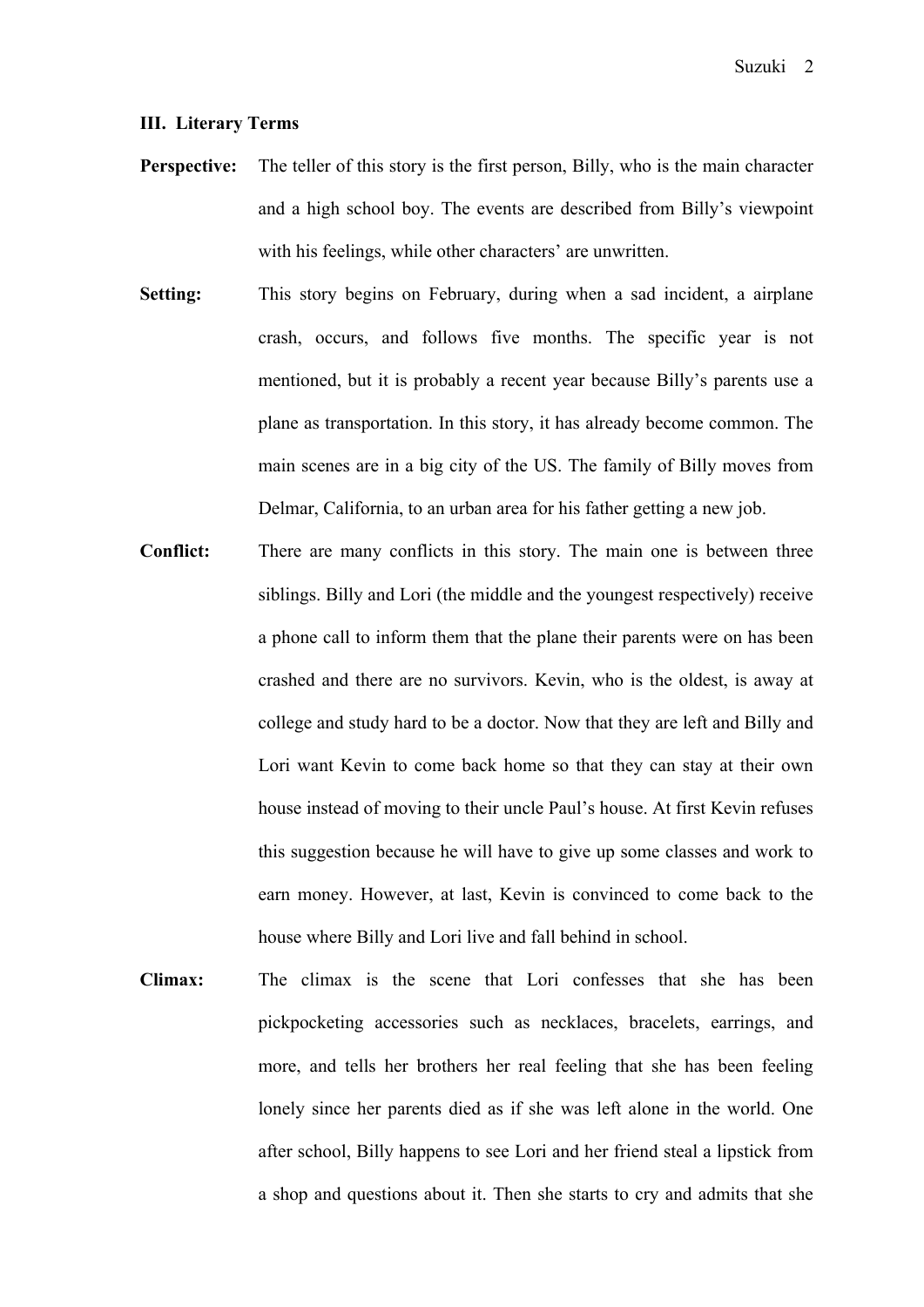has stolen it. Billy gets shocked to know that actually she tried to kill herself to follow her parents but she cannot. Therefore, she started pickpocketing in order to get rid of her frustration.

- **Theme:** The theme of this story is "survival." All of a sudden, boys and a girl are left alone and immediately they have to make important decisions of where they live, how they go to school, how they earn money and more. Despite the fact that their parents are no longer alive, they have to survive by themselves. Therefore, the main idea of this story is that people must survive in any difficult situations.
- **Symbols:** In this story, a telephone symbolizes the teller of bad news. Billy gets to know the news that his parents' airplane, Charter Flight 45 crashed into the Caribbean at four- twenty p.m. After that, whenever he answers a phone call he cannot help but feel scared.
- **Irony:** Although the siblings chose to stay at their house together, five months after their parents' death Kevin suggests going live with their uncle Paul's house. The biggest reason is that Lori looks very happy to be with her Grandmother Betty. In addition, a plenty of problems of Kevin getting fired from his part-time job, Lori pickpocketing and so on, makes him think that way and Billy approve of it. They think that Lori will also agree with this, but ironically again, she refuses this because she likes staying there and living with them.